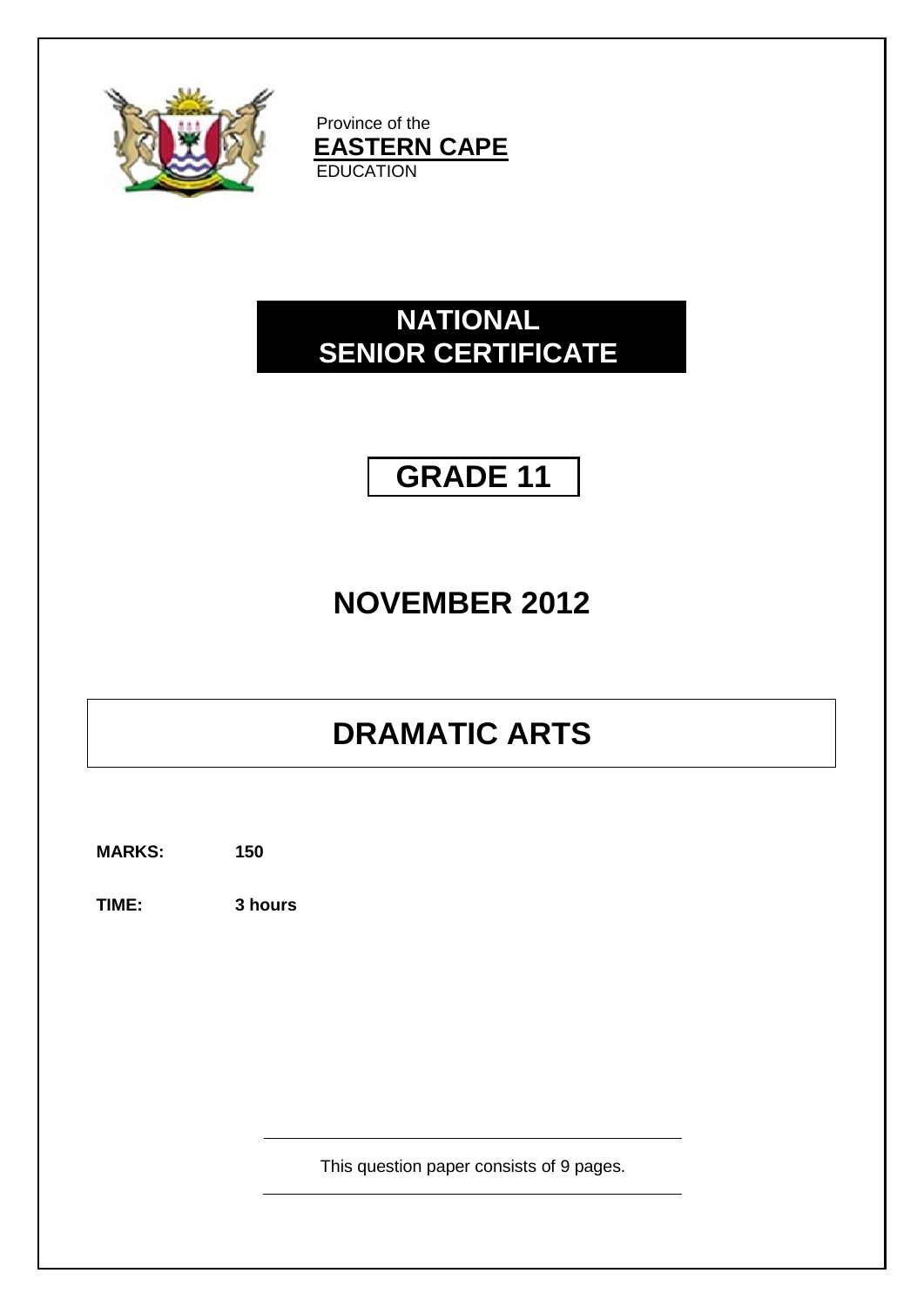#### **INSTRUCTIONS AND INFORMATION**

- 1. Answer ONLY the questions on the drama texts that you studied.
- 2. Reading time of 15 minutes has been allocated before the start of the examination.
- 3. This question paper consists of THREE sections:

| SECTION A: | 30 marks |
|------------|----------|
| SECTION B: | 60 marks |
| SECTION C: | 60 marks |

- 4. SECTION A: QUESTION 1 is compulsory: Realism
- 5. SECTION B consists of THREE questions. Answer only TWO of the THREE questions.

QUESTION 2: SOUTH AFRICAN THEATRE (30) QUESTION 3: ELIZABETHAN THEATRE (30) QUESTION 4: AMERICAN THEATRE (30)

- 6. SECTION C consists of FIVE questions. QUESTIONS 5 and 6 are COMPULSORY. In QUESTION 7, 8 and 9 there is a choice between three questions. Answer ONE of the three.
- 7. Number the answers correctly according to the numbering system used in this question paper.
- 8. Pay attention to the number of marks awarded to each question in order to determine the length of your answers.
- 9. Use your classroom knowledge, as well as independent and creative thought, to answer the questions.
- 10. Write neatly and legibly.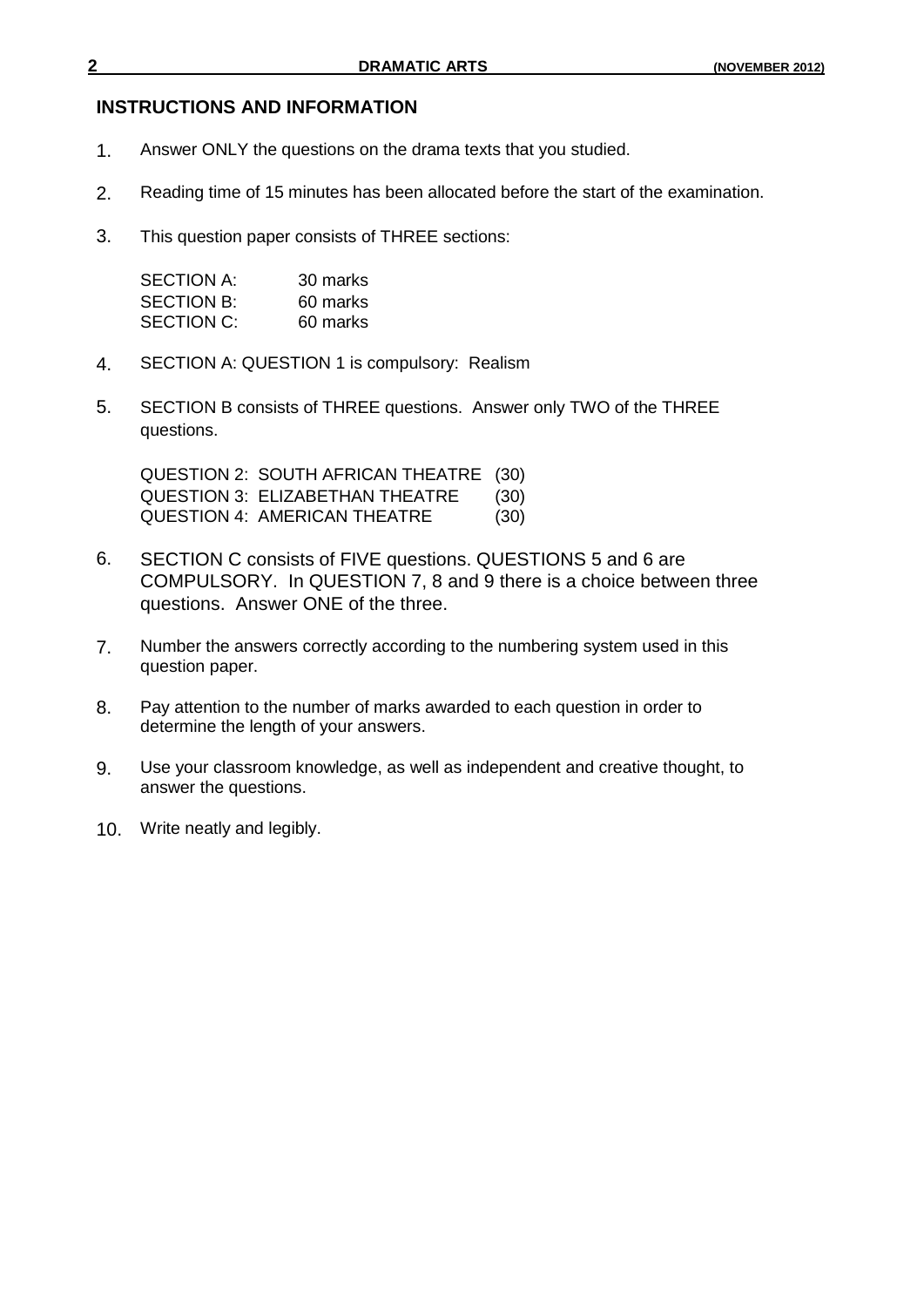#### **SECTION A: COMPULSORY**

#### **QUESTION 1: REALISM**

*"In response to changing society, new forms of theatre began to emerge in the middle of the 1800s. The first such form, Realism, was led by Eugene Scribe (1791 – 1861). What mattered most to Scribe was the plot. He devised a structure that was to become known as the "well-made play", a step-by-step formula for creating a play of any genre-comedy, melodrama, farce, or serious drama. Realism demanded specific conventions (guidelines or rules)."*

[Source: *OBE FET Dramatic Arts Grade 11*]

Write an essay in which you analyse and discuss the Realistic play you have studied. Refer to the following:

- Conventions
- Examples from your play
- Explain and motivate the application of these conventions

## **TOTAL SECTION A: 30**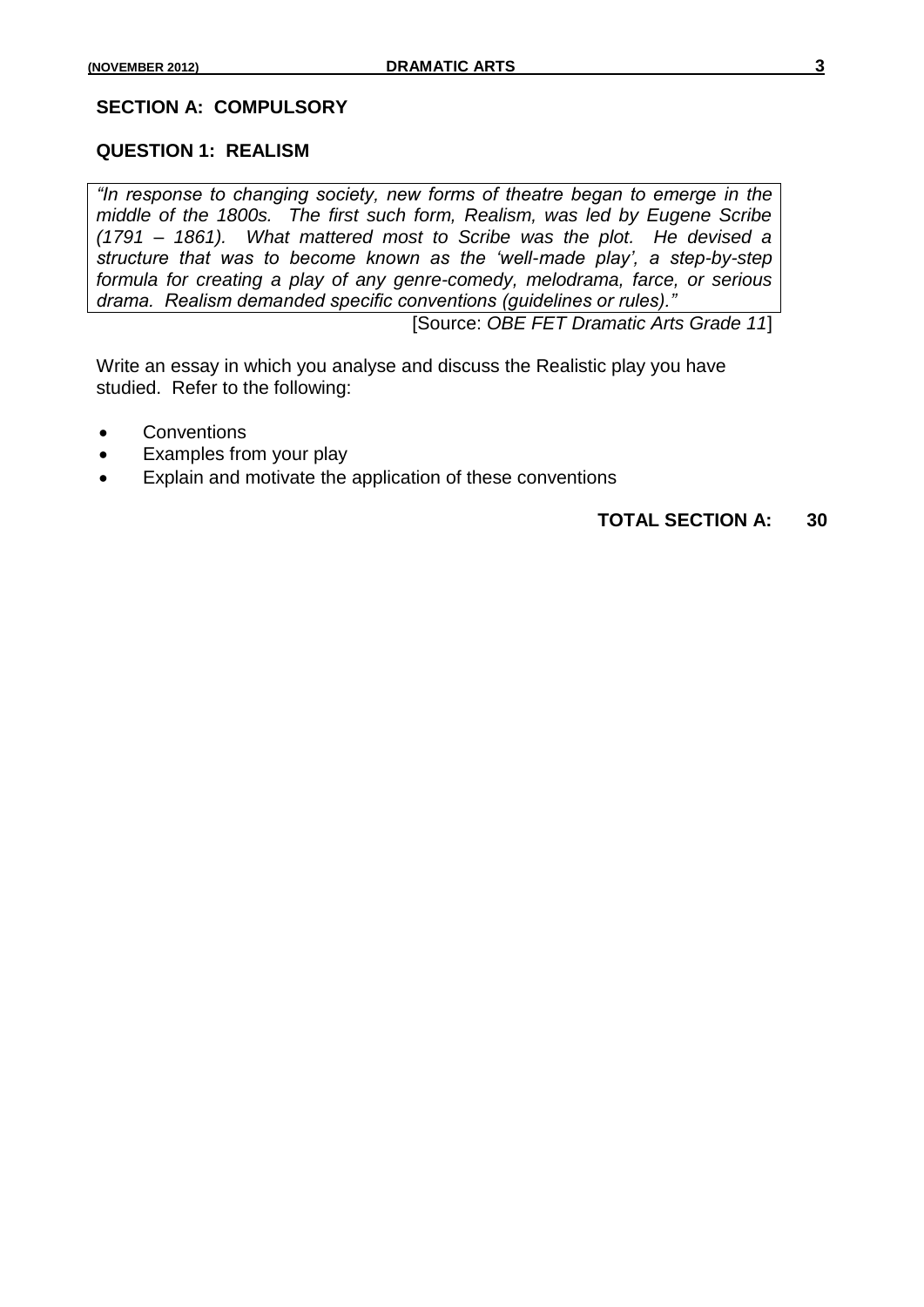## **SECTION B**

This section consists of three questions. Answer only TWO of the THREE questions.

- **QUESTION 2: SOUTH AFRICAN THEATRE (30)**
- **QUESTION 3: ELIZABETHIAN THEATRE (30)**
- **QUESTION 4: AMERICAN THEATRE (30)**

## **QUESTION 2: SOUTH AFRICAN THEATRE**

| 2.1           | Name the play and author of the South African play you have studied.                                                                                                                                             | (2)          |
|---------------|------------------------------------------------------------------------------------------------------------------------------------------------------------------------------------------------------------------|--------------|
| $2.2^{\circ}$ | South African Theatre transcends over various theatre genres, like Black<br>Theatre Protest etc. What genre is the play that you have studied?<br>Motivate your answer with examples (references) from the play. | (6)          |
| 2.3           | Referring to a specific scene in the play you have mentioned in<br>QUESTION 2.1, create a set design using either a sketch with notation or<br>give a description.                                               | (5)          |
| 2.4           | Name where the specific scene fits in the play and why you have decided<br>on the design in QUESTION 2.3.                                                                                                        | (5)          |
| 2.5           | Explain the term, 'Community Theatre'.                                                                                                                                                                           | (2)          |
| 2.6           | Explain the process of workshop as is commonly used in South African<br>Theatre to create a new production or play.                                                                                              | (10)<br>[30] |

## **AND/OR**

## **QUESTION 3: ELIZABETHAN THEATRE**

| 3.1 |       | Name the play and author of the play that you have studied.                                                                                                                                 | (2)          |
|-----|-------|---------------------------------------------------------------------------------------------------------------------------------------------------------------------------------------------|--------------|
| 3.2 |       | Name the THREE main theatre genres of Elizabethan times and give an<br>example of each.                                                                                                     | (6)          |
| 3.3 | 3.3.1 | Refer to a specific scene in the play mentioned in QUESTION 3.1<br>and create a costume design for ONE of the characters by using a<br>sketch with notation or a written description.       | (5)          |
|     | 3.3.2 | Name the character in QUESTION 3.3.1 and motivate your design<br>for that specific costume.                                                                                                 | (5)          |
| 3.4 |       | What is the name of the famous theatre in London that was built in 1598?                                                                                                                    | (2)          |
| 3.5 |       | In Elizabethan times actors where required to have certain skills when<br>performing. Discuss these skills and how you applied them to the<br>Shakespearean performance that you have done. | (10)<br>[30] |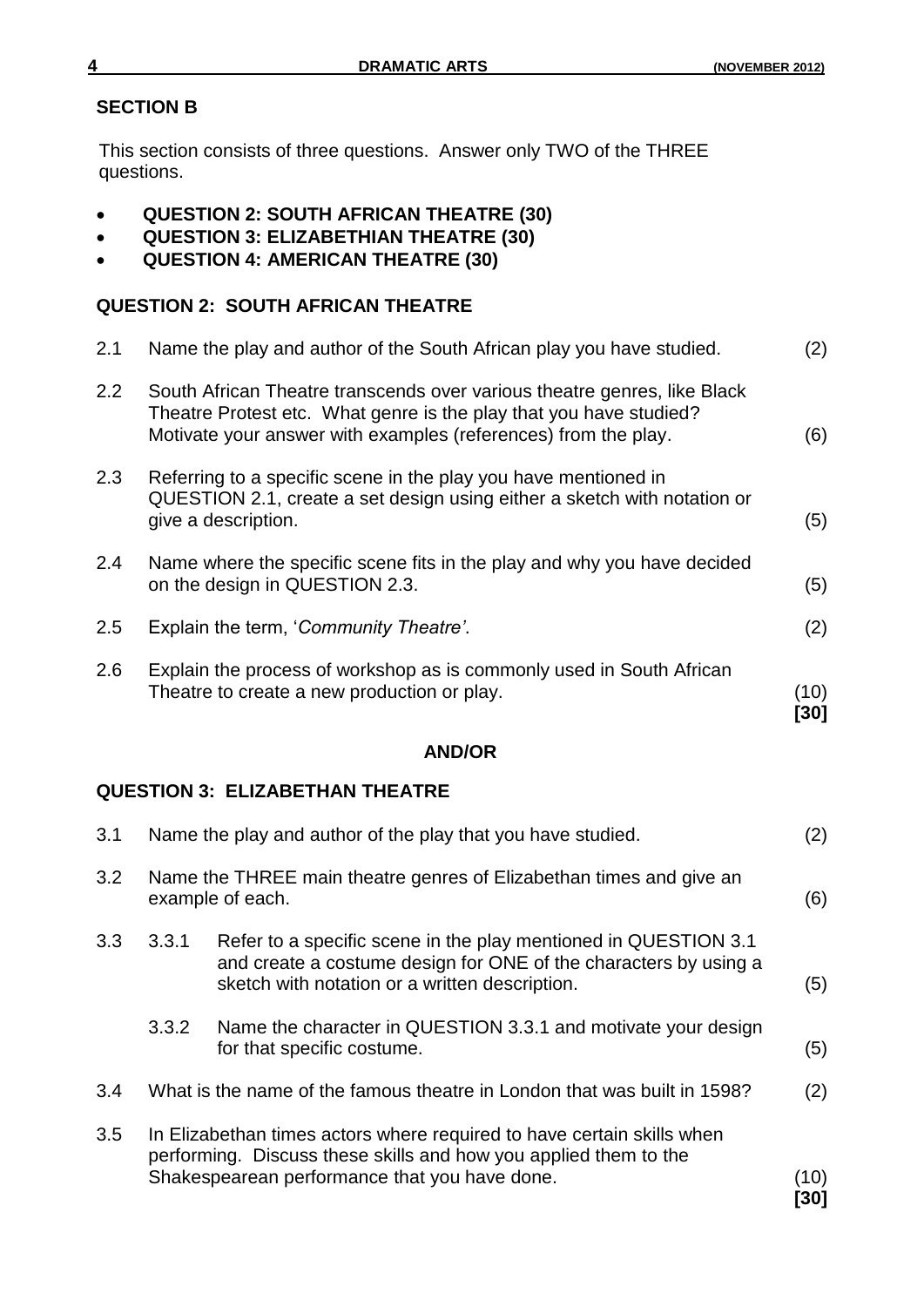#### **AND/OR**

### **QUESTION 4: AMERICAN THEATRE**

|     |          | <b>TOTAL SECTION B:</b>                                                                                                                                                                                                 | 30           |
|-----|----------|-------------------------------------------------------------------------------------------------------------------------------------------------------------------------------------------------------------------------|--------------|
| 4.5 | studied? | Stanislavski had a big influence on American Theatre and the Actors<br>Studio with Lee Strasberg and method acting. How would you apply these<br>techniques to create your character in the American Play that you have | (10)<br>[30] |
| 4.4 |          | Explain the term, "Traditional American Musical".                                                                                                                                                                       | (2)          |
|     | 4.3.2    | Name the character and describe the scene of QUESTION 4.3.1<br>and motivate your make-up design.                                                                                                                        | (5)          |
| 4.3 | 4.3.1    | Refer to a specific character in the play that you have studied and<br>create a make-up design using a sketch with notation or give a<br>written description. This should apply to a specific scene.                    | (5)          |
| 4.2 |          | Explain the, "American Dream" and how it influenced theatrical realism.                                                                                                                                                 | (6)          |
| 4.1 |          | Name the play and author of the play that you have studied.                                                                                                                                                             | (2)          |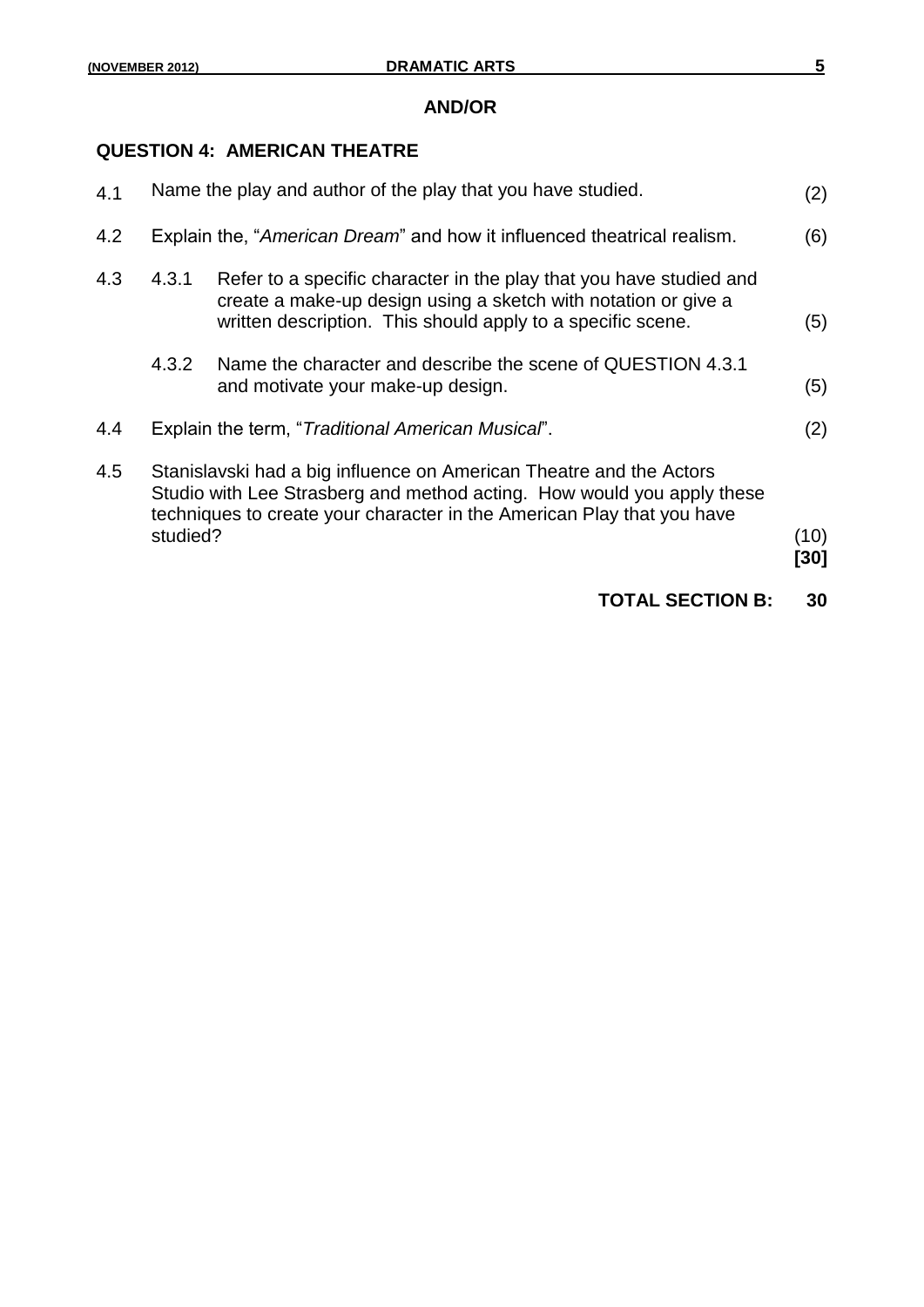### **SECTION C**

This section consists of FIVE questions. QUESTIONS 5 and 6 are COMPULSORY. In QUESTION 7, 8 and 9 there is a choice between three questions. Answer ONE of the three.

## **QUESTION 5: COMPULSORY**

Read the extract and answer the questions that follow.

## **Steel Magnolias Robert Harling**

| 1.  | M'lynn       | For dessert they served an original creation called "Dago" pie. I think that says it |
|-----|--------------|--------------------------------------------------------------------------------------|
|     |              | all. Jackson is from a good old Southern Family with good old Southern values.       |
|     |              | You either shoot it, stuff it, or marry it.                                          |
| 2.  | Shelby       | They are simply outdoorsy, that's all.                                               |
| 3.  | <b>Truvy</b> | Did you all do anything especially romantic?                                         |
| 4.  | Shelby       | We drove down to Frenchman's point and went parking.                                 |
| 5.  | M'lynn       | Shelby, really.                                                                      |
| 6.  | Truvy        | Oh, boy. The romantic part. This is what really melts my butter.                     |
| 7.  | Shelby       | Then we went skinny-dipping and did things that frightened the fish.                 |
| 8.  | M'lynn       | Shelby.                                                                              |
| 9.  | Clairee      | It's been a long time since we've had a youngster in this place, hasn't it?          |
| 10. | Shelby       | We talked, and talked, and talked                                                    |
| 11. | <b>Truvy</b> | I love those kinds of talks  in the arms of the man you love.                        |
| 12. | Shelby       | Actually we fought most of the time.                                                 |
| 13. | Truvy        | What?                                                                                |
| 14. | Shelby       | Because I told him I couldn't marry him. (Shock all around)                          |
| 15. | M'lynn       | What?                                                                                |
| 16. | Clairee      | Why would you go and do a thing like that?                                           |
| 17. | Shelby       | It's O.K. now. We worked it all out.                                                 |
| 18. | Truvy        | It was just one of those last minute jitter things.                                  |
|     |              |                                                                                      |
|     |              |                                                                                      |

| 5.1 | What is the main characteristic of Truvy in this extract?                                                               | (2)         |
|-----|-------------------------------------------------------------------------------------------------------------------------|-------------|
| 5.2 | Describe the relationship between Shelby and Truvy.                                                                     | (5)         |
| 5.3 | How would Shelby say: "We talked, and talked, and talked " in speech 10.                                                | (3)         |
| 5.4 | In speech 1, M'lynn describes. How would she phrase the speech?<br>Indicate the pauses that she would use with a slash. | (5)<br>[15] |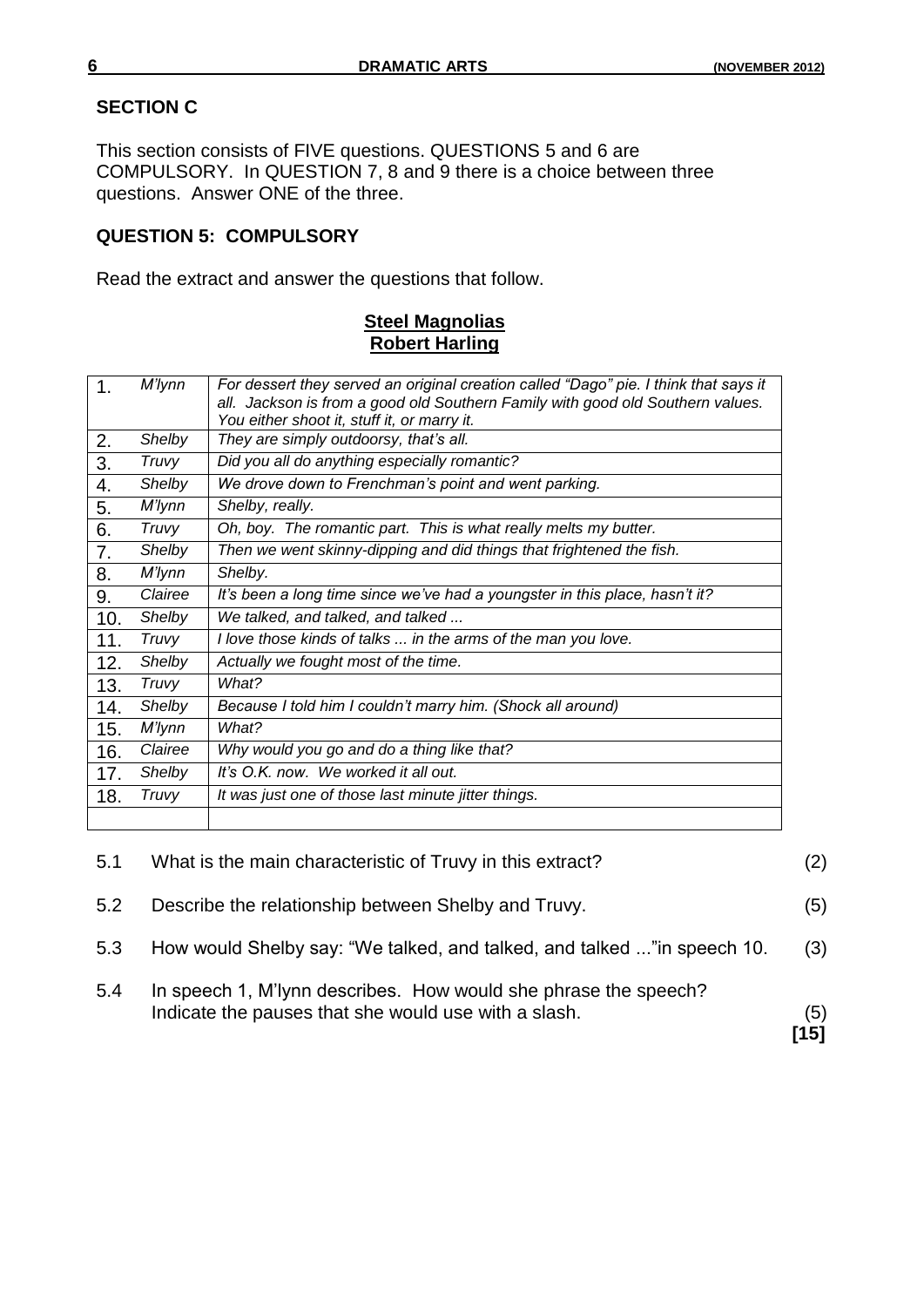### **QUESTION 6: COMPULSORY**

Refer to the source below and answer the questions that follow.



- 6.1 Pick the relevant theatre genre that suites the above source:
	- A Protest Theatre
	- B Dance Drama.

|     | C<br><b>Physical Theatre</b>                                                                                           | (2) |
|-----|------------------------------------------------------------------------------------------------------------------------|-----|
| 6.2 | Do you consider this photograph to be a typical movement performance?<br>Motivate your answer.                         | (5) |
| 6.3 | Study the photo carefully and create a short story line that would explain it<br>(50 – 100 words).                     | (5) |
| 6.4 | As a director would you use the wheelchair and the bathtub as props or part<br>of the storyline? Motivate your answer. | (3) |
| 6.5 | If you had to create a movement performance how would you go about<br>developing it?                                   |     |
|     | Use the following concepts and explain: music/sound and movements.                                                     | (5) |